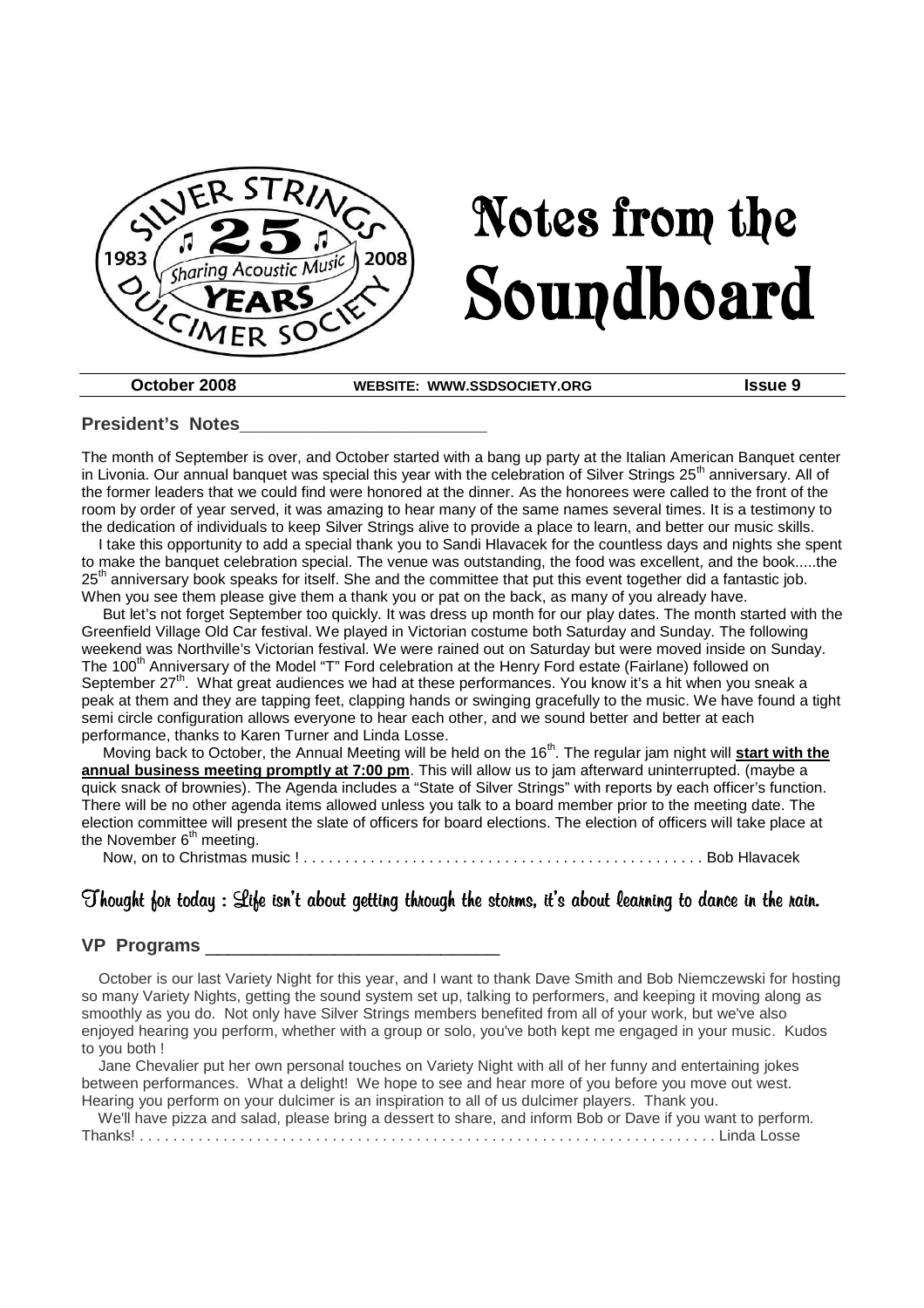#### **Playdate Chatter\_\_\_\_\_\_\_\_\_\_\_\_\_\_\_\_\_\_\_\_\_\_\_\_VP Business**

September was a busy but very successful month for the performing part of the club. We had performances at Greenfield Village, Northville Victorian Festival, RV Escapees Club and the Henry Ford Estate. We were received exceptionally well at all of these events, playing sometimes for audiences of a hundred or more. Our music jelled and our appearance was quite "dapper", to say the least, in our Victorian costumes.

Many times I have thought about how many people have listened to us play and how our music may have affected their lives. I mentioned this in a previous article I wrote for the May 2008 newsletter. Along that same line, I have noticed the affect that a "smile" has on both the player and the listener. Many of us have our heads down when we play for a very good reason. If we take our eyes off our strings, we hit the wrong notes! But try this sometime and don't worry about your playing; take a moment to make eye contact with someone in the audience and smile at them. They will, 9 times out of 10, smile back at you, and this smile often lingers, both on the player and the person in the audience. It's not just the music that affects people, but also the way we interact with our audience. Ok, I'll get back to playing my dulcimer now.

The Holiday practices are progressing well. The tune list has been finalized. If you plan to attend a holiday play date, please attend at least one holiday practice. There are new holiday music packets to insure that everyone is on the "same page", and some tunes have a unique beginning, middle, and tag ending. You will need to know these before the performances!

Our music will soon be exposed to larger audiences, thanks to the internet. Silver Strings is going YouTube! YouTube is a video site, and is a convenient and easy way to promote our club and share our music worldwide. I have set up a Silver Strings account (for free) and have started posting videos. There is only one there now, but please check back soon, as more will appear. Just go to www.youtube.com and search for Silver Strings Dulcimer Society!

Be sure to read "Mark Your Calendar" for details of coming events. If you would like to attend a playdate, do sign up at the next SSDS meeting. If you are unable to attend a club meeting, and would like to sign up for a playdate, please email karenturner@comcast.net or call (734) 455-4085. ....................................................KT

| <b>Key</b>              | Tune                                                      | <b>Played</b>           |
|-------------------------|-----------------------------------------------------------|-------------------------|
| G                       | <b>Westphalia Waltz</b>                                   | 3                       |
| G                       | <b>Red Wing</b>                                           | $\overline{\mathbf{3}}$ |
| $\overline{\mathsf{D}}$ | <b>Chinese Breakdown / Nelly Bly</b>                      | 2/3                     |
| $\overline{\mathsf{D}}$ | <b>Peek A-Boo Waltz</b>                                   | 3                       |
| $\overline{\mathsf{D}}$ | <b>Over The Waterfall</b>                                 | 3                       |
| $\overline{\mathsf{D}}$ | John Ryan's Polka                                         | 5                       |
| $\overline{\mathsf{G}}$ | <b>Southwind</b>                                          | 3                       |
| $\overline{\mathsf{D}}$ | <b>Whiskey Before Breakfast</b>                           | $\overline{\mathbf{3}}$ |
| $\overline{\mathsf{D}}$ | <b>Bonaparte Crossing The Rhine</b>                       | $\overline{\mathbf{3}}$ |
| $\overline{\mathsf{D}}$ | <b>Young Roddy McCorley</b>                               | 5                       |
| Em                      | <b>Drunken Sailor</b>                                     | $\frac{3}{3}$           |
| D                       | <b>Mississippi Sawyer</b>                                 |                         |
| D                       | <b>Hey Polka</b>                                          | 5                       |
| $\overline{\mathsf{G}}$ | <b>Jamie Allen</b>                                        | 3                       |
| $\overline{\mathsf{D}}$ | <b>Road To Boston</b>                                     | $\overline{\mathbf{3}}$ |
| $\overline{\mathsf{G}}$ | Old Joe Clark                                             | 3                       |
| D                       | <b>Viola's Schottische</b>                                | $\overline{\mathbf{3}}$ |
| Em                      | <b>Missouri</b>                                           | $\overline{\mathbf{3}}$ |
| Em                      | Lisdoonvarna / Riding Load Hay                            | 3/3                     |
| $\overline{\mathbf{C}}$ | <b>Five Foot Two</b>                                      | 5                       |
| G                       | Maggie                                                    | 5                       |
| $\overline{\mathsf{D}}$ | <b>Simple Gifts</b>                                       | $\overline{\mathbf{3}}$ |
|                         | <b>Endless Medley</b>                                     |                         |
| D/D<br>D/G              | Ragtime Annie / Soldier's Joy /<br><b>Golden Slippers</b> | 2/2/2/2                 |

#### **2008 October Playlist**

# $T$ *une* **G Jingle Bells C+ 2**

**SSDS 2008 Holiday Play List**

| ັ   |                                       |                         |
|-----|---------------------------------------|-------------------------|
| G   | <b>Red Wing</b>                       | 3                       |
| G   | <b>Away In The Manger</b>             | 3                       |
| G   | <b>Deck The Halls</b>                 | 3                       |
| G   | <b>Red Apple Rag</b>                  | 3                       |
| G   | <b>Hark! The Herald Angels Sing</b>   | 3                       |
| C   | <b>Winter Wonderland</b>              | $\overline{\mathbf{2}}$ |
| G   | <b>We Three Kings</b>                 | 3                       |
| D   | <b>Whiskey Before Breakfast</b>       | 3                       |
| C   | <b>Silver Bells</b>                   | 3                       |
| G   | Joy To The World                      | 3                       |
| Am  | <b>Cold Frosty Morn</b>               | 3                       |
| G   | <b>Let It Snow</b>                    | $\overline{2}$          |
| D   | <b>Festival Rag</b>                   | 3                       |
| G   | Oh Come All Ye Faithful               | 3                       |
| D   | <b>Rudolph The Red Nosed Reindeer</b> | $\overline{\mathbf{2}}$ |
| G   | <b>Westphalia Waltz</b>               | $\overline{2}$          |
| G   | Up On The House + Jolly Old St Nick   | 2/2                     |
| D   | <b>Simple Gifts</b>                   | 3                       |
| D   | <b>Frosty The Snowman</b>             | 2+End                   |
| G   | Angels We Have Heard on High          | 3                       |
| G   | <b>Silver And Gold Two-Step</b>       | 3                       |
| D/G | <b>Silent Night</b>                   | 2/2                     |
| G   | We Wish You A Merry Christmas         | $3\frac{1}{2}$          |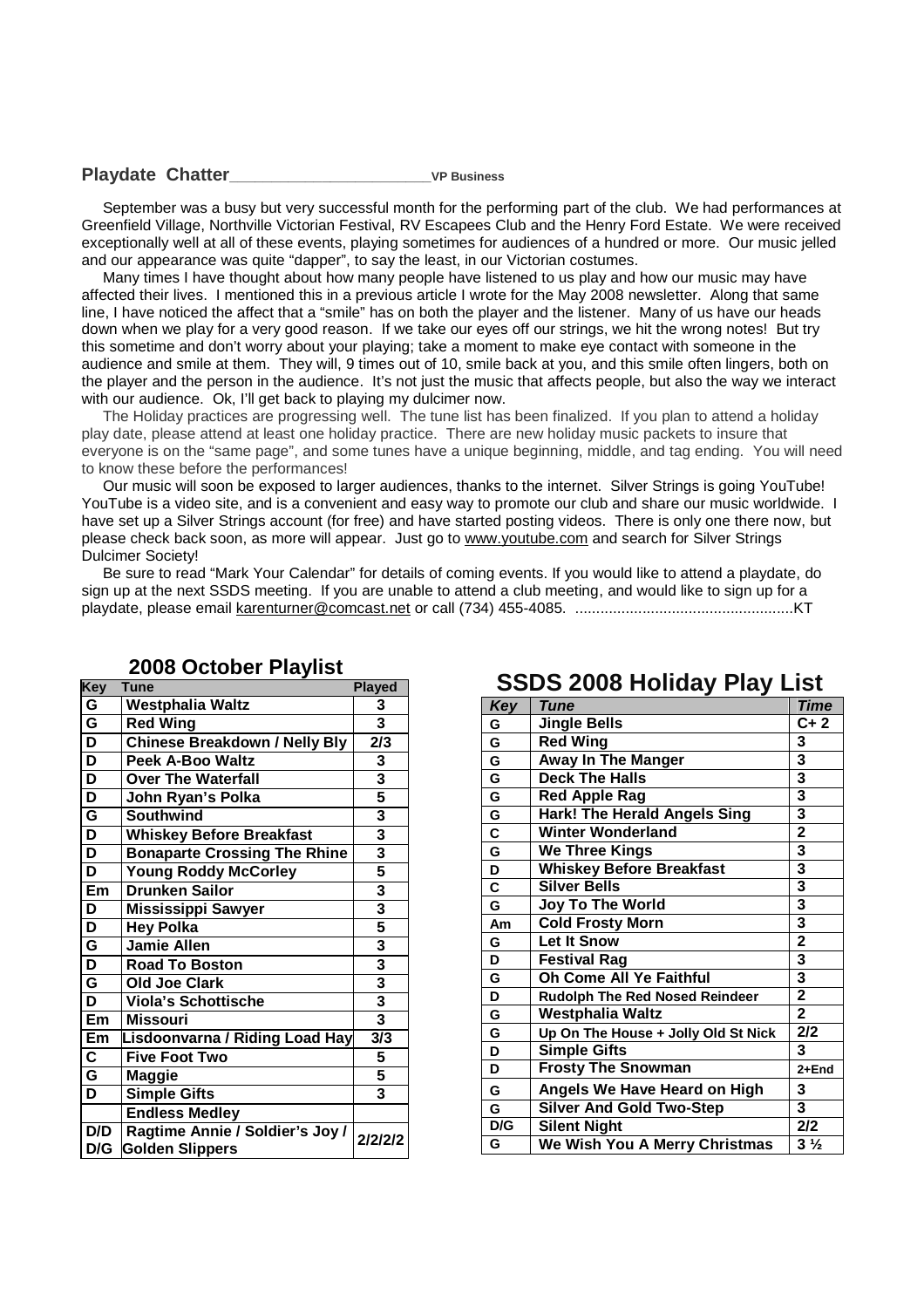# **Commemorative 25th Anniversary Book**



**If you missed the banquet and would like to have an anniversary book, or if you would like an extra copy, members may purchase them for \$5 (\$10 non-members, includes S&H). If you like what you have seen in black & white, and would like to have a full color copy, they may be ordered for \$20. A color copy will soon be available for viewing at regular meetings, and will also include banquet photos.**

#### **UKULELE WORKSHOP & CONCERT**

September 25<sup>th</sup>, the Uke 'n' Sing group made it possible to have Lil' Rev come to Good Hope Lutheran Church to do an hour and a half ukulele workshop and an hour and a half concert. Lil' Rev is from Wisconsin and performs throughout the U.S. He has his degree in teaching, his workshops are informative, fun and make you want to go home and practice so you can improve your level of playing.

Lil' Rev's ability to get his audience involved in his stories and songs has earned him many local and national awards. He was voted the Best Folksinger in Wisconsin in 2004, he was inducted into the Traditional Old time Music Hall of Fame in 2003 and he was the National Blues Harmonica champion at Avoca, Iowa in 1996.

Lil' Rev sings songs, tells stories and music history while he performs on the banjo, guitar, ukulele, mandolin and harmonica. He breaths new life into time honored tunes that make you want to sing along with him. He involves his audiences in his performance. One quote says it all: Lil' Rev is a phenomenal musician whose performances engage, entertain, educate and captivate audiences of all ages.

For those of you that were not able to come to the concert, you missed a great evening. Submitted by: Sharon McAuliffe

*"It takes a village to raise a child".*

*Eighty-three dedicated officers and "worker bees" (non-board, year-long positions) have headed the village... Silver Strings is the child.*

# **MARK YOUR CALENDAR**

| MANN TUUN UALENDAN                         |             |  |  |  |  |
|--------------------------------------------|-------------|--|--|--|--|
| Oct. 16<br>                                | 7:pm        |  |  |  |  |
| Annual SSDS Business Meeting Good Hope     |             |  |  |  |  |
|                                            |             |  |  |  |  |
|                                            |             |  |  |  |  |
| Oct. 22Holiday practice7-8:30/9:pm         |             |  |  |  |  |
|                                            |             |  |  |  |  |
| 6:pmBoard meeting                          |             |  |  |  |  |
| 7:pmVariety Night & Jam                    |             |  |  |  |  |
| Come dressed as a song                     |             |  |  |  |  |
| Nov. 5Holiday practice7-8:30/9:pm          |             |  |  |  |  |
|                                            |             |  |  |  |  |
| <b>SSDS Elections</b>                      | @ Good Hope |  |  |  |  |
| Nov.12Holiday practice7-8:30/9:pm          |             |  |  |  |  |
|                                            |             |  |  |  |  |
| Hope Clinic Ground breaking                | Ypsilanti   |  |  |  |  |
| <b>HOLIDAY PLAYDATES:</b>                  |             |  |  |  |  |
| Mon, Dec 1,                                | TBA-PM      |  |  |  |  |
| Cherry Hill Presbyterian Church,           | Dearborn    |  |  |  |  |
| Wed, Dec 3,                                | 1pm         |  |  |  |  |
| Nardineers Methodist Church,               | Farmington  |  |  |  |  |
| Thurs, Dec 4,<br>7pm                       |             |  |  |  |  |
| Good Hope Lutheran Church,<br>Garden City  |             |  |  |  |  |
| Fri, Dec 5,                                | 7pm         |  |  |  |  |
| Our Redeemer Lutheran Church,              | Dearborn    |  |  |  |  |
| Sat, Dec 6,                                | 12 noon     |  |  |  |  |
| Soroptimist International,                 | Dearborn    |  |  |  |  |
| (Victorian Dress Required)                 |             |  |  |  |  |
| Tues, Dec 9,                               | <b>TBA</b>  |  |  |  |  |
| Retired School Personnel, Dearborn Heights |             |  |  |  |  |
| Wed, Dec 10,                               | 11:30am     |  |  |  |  |
| Retired School Personnel,                  | Ann Arbor   |  |  |  |  |
| Thurs, Dec 11,                             | 12:15pm     |  |  |  |  |
| Livonia Library,                           | Livonia     |  |  |  |  |
| Sun, Dec 14,                               | 6pm         |  |  |  |  |
| St Richards Church,                        | Westland    |  |  |  |  |
| Thurs, Dec 18,                             | 2pm         |  |  |  |  |
| Garden City Towers,                        | Garden City |  |  |  |  |
| Thurs, Dec 18,                             | 6pm         |  |  |  |  |
| Henry Ford Estate,                         | Dearborn    |  |  |  |  |
| (Victorian Dress Required)                 |             |  |  |  |  |

# **Sat, Nov.8th Rick Thum workshops at the V.F.W. Hall 4195 13 Mile Rd. in Rockford, Mi.**

**Workshops : 10am-noon for beginners 2-4pm for intermediate/advanced. Pot luck at 5pm with Jim Rathbun's deep-fried turkey. Rick's concert at 7pm with a great jam to follow It will be a fun day! Classes @ \$25.00 each or \$45.00 both Concert \$10 at the door Contact: Jim Rathbun after 6pm @ 616-866-9103 or dulcidude@gmail.com or WWW.rthum.com**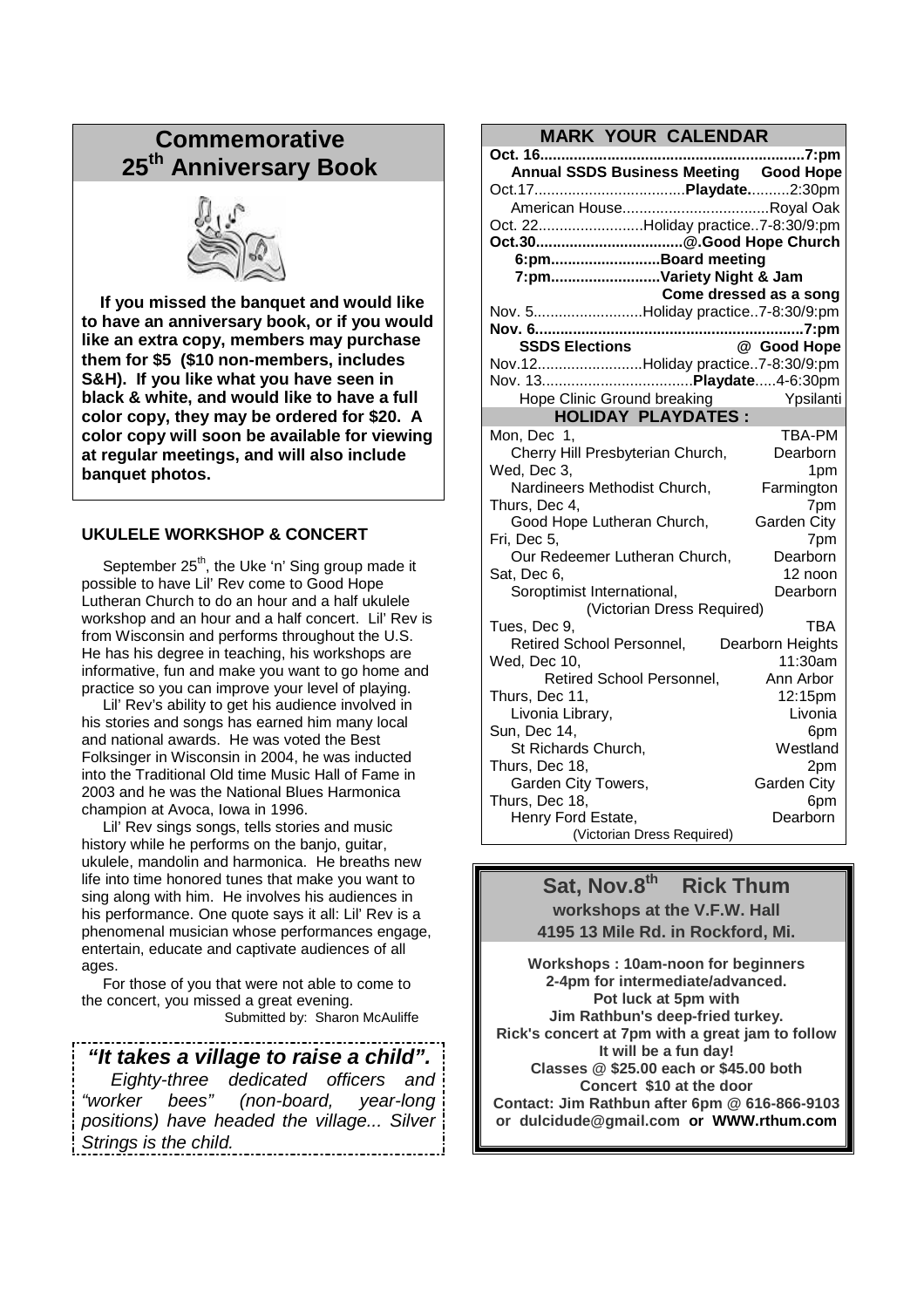SSDS Member Kelly Kaiser won the Michigan State Championship Old Time Fiddlers Contest on October 4, 2008. It was the second win for Kelly. Her brother Greg (also a member) accompanied her on guitar this year. Three of the tunes she played; Black Velvet Waltz, Viola's Schottische, and Soldier's' Joy, were tunes she learned at Silver Strings!



# **IT'S OCTOBER LET'S CELEBRATE !**

#### *HAPPY BIRTHDAY*

- 1..... Ernie Stewart
- 12... Nancy Straky
- 17... Carol Ann Matthews
- 20... Sharon Meggason 21... Kathy Harrison
- 23... Larry Allen
- 26... Ben Catt
- 27... Marilyn Catt
- 28... Valerie Karhu
- 

# *HAPPY ANNIVERSARY*

- 19... Bob & Sally Niemczewski. (34<sup>th</sup>) 22... David & Theresa Smith. $(15^{th})$
- 29... Walt & Pat Jablonski.(59<sup>th</sup>)



# **2008 Michigan State Championship Old-Time Fiddlers Contest on October 4th**

We had 7 contestants this year. Our judges this year were Glen Morningstar and Judy Raber Burns. They were seated out of sight near the stage so they couldn't see who was performing, but they could hear each contestant very well through the main speakers on stage.

Contestants were required to play a waltz, a schottische, a jig and a reel, in that order, in a manner suitable for Michigan old-time dancing, in six minutes. Contestants were judged on timing/tempo, intonation, expression and repertoire. Winners were:

**1st Kelly Kaiser of Canton, MI age 15** 2nd Sarah Dowell of Benton Harbor, MI age 16 3rd John Shipko of Sylvania, OH age 14 4th Mike Dandron of Monroe, MI age 17 5th Sonya Mandeville of Monroe, MI age 15 6th Tommy McKinney of Romulus, MI age 12 7th Bryce Robbins of Romulus, MI age 10

Kelly Kaiser also won last year's contest. Kelly's parents have posted a great collection of pictures from the contest at**:**

#### **http://picasaweb.google.com/lekaiserphotos/200 8FiddlersContest#slideshow**

Kelly received a plaque, \$300 and the title of Michigan State Champion Old-Time Fiddler.

Mark your calendars for the 24th Annual Michigan State Championship Old-Time Fiddlers Contest on October 3, 2009.

Submitted by Jim McKinney, Director, 2008 Michigan State Championship Old-Time Fiddlers Contest at the Huron Township Applefest

# **From your editor\_\_\_\_\_\_\_\_\_\_\_\_\_**

**I apologize for the late posting of the October Soundboard. Normally I begin piecing it together by the 15th of the previous month.**

**My September was totally taken with the anniversary banquet preparations and "the book". Bob & Karen also put so much time into the book, they did not have time to do their articles till after the banquet was over. The "dust has settled" and we are getting back to normal.**

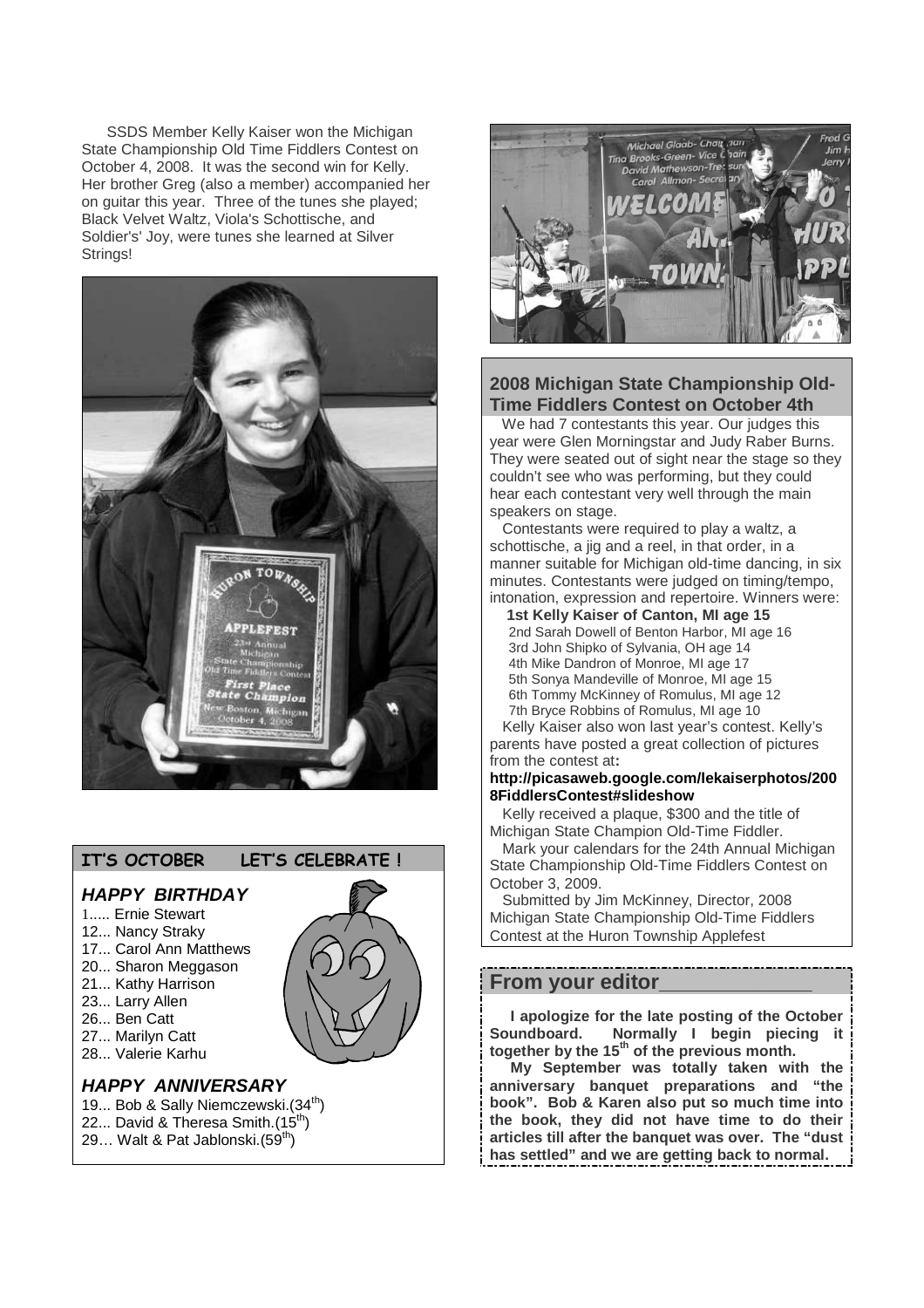# **PLEASE THANK OUR DONORS WITH YOUR BUSINESS.**

**Many merchants have been generous with donations of door prizes for our 25th anniversary banquet. Almost every vendor at Midland donated, along with area businesses and music friends we cherish.**

> **Judy Morningstar** "Ruffwater" CD

**Prussia Valley Dulcimers** Harmonica

**Cliff's Custom Crafts** Dulcimer Coasters 2 pens

**Harrison Harps** "Unfailing Love" CD

**Kaiser Family Band** Their First CD

**Picks & Sticks Stringband** "Bandwagon" CD

# **Pam Bowman**

"Just Jammin" CD "Hammered Holidays" CD "Hammered Halleluia" CD

# **Joe Wojciechowski**

Happy Note Dulcimers Music Holder

# **Rick Thum**

"Hammered Fiddle Tunes" CD "A Reason to Dance" CD "Front Porch Waltz" CD

# **Kendra Ward**

Count Your Blessings" music book Dulcimer tote bag

**Wood'N'Strings** Fiddle Pin

**Blue Fish Music Store Plymouth Mi.** 3 - \$30 Gift Certificates

**Thankful Praise (Ida & Ron O'Dell)** Custom printing 2 25 year logo Sweatshirts

**Fed-Ex Kinko's (Sue Duncan)** Amazing service to print

our Anniversary Book

**Staples** 2 "easy buttons"

**Guy George** "Band in a Book" 2 "Dream Castle CDs

# **Bob & Sandi Hlavacek**

3 leather tote bags 4 sets musical note cards 5 knit hats

**Blues Airmen**

**Garden City, Mi.** Set of Guitar Strings & Picks

> **Dee Dee Tibbits** "Tapestry" CD

**The SSDS archives contain many old photos and clippings which are deteriorating, due to storage in acid containing albums. Many have darkened too much to save. Scrapbooking and computers are popular hobbies. Are there members who would be willing to take a year at a time, scan photos onto discs, and/or re-mount the good photos into non-acid albums ? There is no timeline, and it doesn't need to be fancy. People really enjoyed looking through the displays, and it would be very nice to have the photos better sorted, preserved, and protected. If you would be willing to work on this project at your leisure, please let me know. Sandi Hlavacek....datadoc@sbcglobal.net....(734) 663-7974**